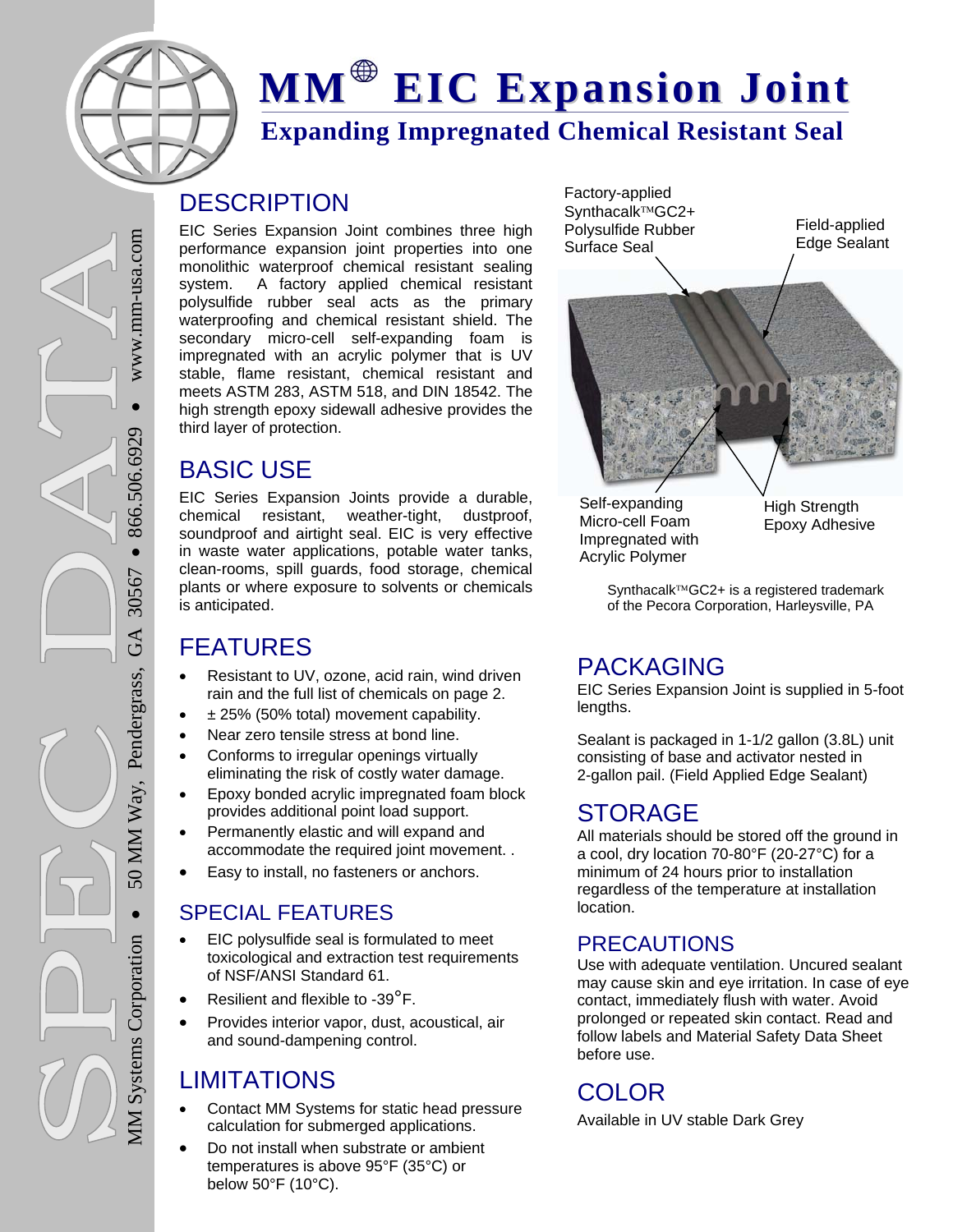# **MM EIC Expansion Joint System**

### **CHEMICAL RESISTANT CHART**

*This data should only be used as a guide for chemicals at room temperature. It is recommended to test the material under actual (or at least simulated) service conditions before specification and/or use.* 

#### **RECOMMENDED**

Aluminum Sulfate Solution, 50% Ammonium Chloride Solution, 50% Ammonium Perchlorate, 15% Ammonium Perchlorate, 50% Ammonium Polysulfate Ammonium Sulfate Solution, 30% Amyl Alcohol ASTM Fuel A ASTM Fuel B ASTM Fuel C ASTM Fuel D Barium Hydroxide, 10% Borax Solutions, 25% Boric Acid Solution, 20% Borohydride Solution 1-4 Butanediol Butyl Cellosolve Butyl Dioxitol Butyl Oxitol Calcium Chloride Solutions, 50% Calcium Hydroxide, 20% Calcium Hypochlorite, 50% Caustic Potash, 45% Chlorinated Water, 1ppm Chlorinated Water, 10ppm Chlorinated Water, 100 ppm Copper Sulfate Solution, 20% **Cyclohexane** Dibutyl Carbotol Dietylene Glycol Ethyl Alcohol 2-Ethyl Hexyl Acrylate Ethylene Glycol Ferrous Sulfate, 10% Fluoboric Acid, 10% Fuel Oil/Diesel Fuel

#### **INTERMITTENT CONTACT**

Acetic Acid, 10% Acetic Acid, 50% Acetone Acrylonirile Ammonium Hydroxide Solution, 28% Carbon Tetrachloride Ethyl Acetate Ethyl Acrylate Ferric Chloride, 50%

### **NOT RECOMMENDED**

Acetic Acid, Glacial Arcosolv PM Acetate Benzene Benzoflex 9-88 Benzoic Acid, 5% Butyl Benzyl Phthalate Butyl Cellosolve Acetate Carbon Disulfide Carbitol Acetate Cellosolve Acetate Chromic Acid, 15% Ahromic Acid, 35% Creosote Cumene Hydroperoxide Dimethyl Formanide



Gasoline, Leaded Gasoline, Unleaded Gashol Heptane Herbicides -Marksman -Banvel -Aatrex 4L -Prowl 3.3 EC -Tri-4 -Treflan -Serve 24E -Sonalan E.C. Hexane Hexane Glycol Hydrofluoric Acid, 5% Hydrofluoric Acid, 10% Hydroflouric Acid, 23% Hydrogen Peroxide, 3% Hydrogen Peroxide, 20% Hydrogen Peroxide, 35% Isobutyl Alcohol Isobutyl Isobutryate Isopropyl Alcohol Isoteric Acid Jet Fuel (See ASTM Fuels) Kerosene Lacquer Solvents Linseed Oil Lubricating Oils Magnesium Chloride Solution, 20% Magnesium Hydroxide Solution, 30% Maleic Anhydride, 25% Slurry Methanol Methyl Tert-Butyl Ether, 98% Mineral Spirits

Herbicides -Dual 8E -Bicep 6L Hydrochloric Acid, 20% Isopropylamine Methyl Acrylate Methyl Carbitol Methyl Ethyl Ketone Methyl Methacrylate

Epichlorohydrin Ethylene Dichloride Formic Acid, 90% 2-Furaldehyde Glycol Ether EM Hydrochloric Acid, 37% Isophorone, 97% Malathion 50 2-Mercaptoethanol Methyl Cellosolve Acetate Methylene Chloride Nitric Acid, 10% Nitric Acid, 30% Nitric Acid, 60%

Motor Oil 10W/40 N-Butyl Acrylate N-Butyl Alcohol NaphthaVM & P Naphthalene Oil Oleic Acid Oxalic Acid, 20% Paraffinic Oil Pesticides -Arrosolo 3.3E -Eradicane 6.7E Phenolic Resins Phosphoric Acid, 50% Phthalic Andydride, 38% slurry Potassium Carbonate Potassium Hydroxide Solution, 25% Potassium Hydroxide, 50% Propylene Glycol SAE 10 Oil Shell Tellus Oil 46 Skydrol 500B Soap Solutions Sodium Bicarbontae Solution, 25% Sodium Chloride Solution, 25% Sodium Hydroxide, 50% Sodium Hydroxide, 50% @ 120°F Sodium Sulfide, 25% Stearic Acid, 20% Sulfuric Acid, 20% Texanol Transmission Fluid Urea, 10% Urea Ammonium Nitrate, 32% Vinyl Acetate Zinc Chloride, 10% Zinc Nitrate, 17%

Methyl n-Amyl Ketone Phosphoric Acid, 60% Phosphoric Acie, 75% Sodium Cyanide, 5% 1,1,1 Trichloroethane TritonX100 Vinylidene Chloride Xylene

Pickling Solution -20% Nitric Acid, 4% HF -17% Nitric Acid, 4% HF Potassium Permanganate, 6% Propylene Oxide Sodium Hypochlorite, 5% Sodium Hypochlorite 8% Solvent 150 Styrene Sulfuric Acid, 50% Sulfuric Acid, 66% Sulfuric Acid, 8% @ 120°F Tetrahydrofuran Tetrahydrofurfuryl Alcohol Toulene